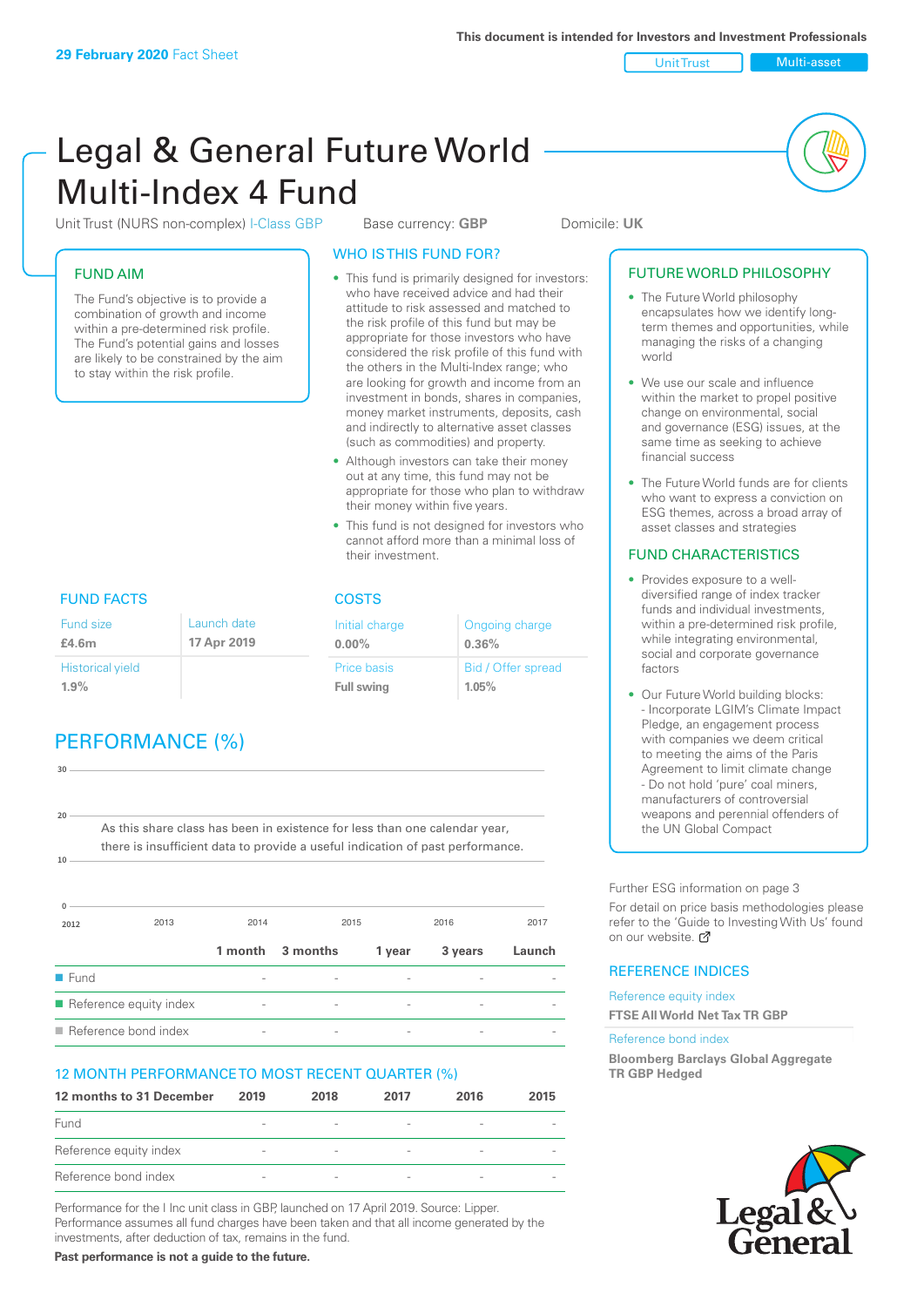# Legal & General Future World Multi-Index 4 Fund

Unit Trust (NURS non-complex) I-Class GBP

## PORTFOLIO BREAKDOWN

All data source LGIM unless otherwise stated. Totals may not sum due to rounding.





#### FUND MANAGERS

The fund managers have responsibility for managing the multi-index fund range. They are part of the Multi-Asset Funds (MAF) team in LGIM. This team focuses on designing and managing multi-asset funds that are tailored to match the specific objectives of various client types. The team sits within a wider Asset Allocation team which combines both depth of experience with a broad range of expertise from different fields, including fund management, investment consulting and risk management roles.

# TOP 10 HOLDINGS (%)

| 18.2 |
|------|
| 17.9 |
| 12.8 |
| 8.7  |
| 6.2  |
| 5.5  |
| 4.2  |
| 3.3  |
| 3.1  |
| 2.9  |
|      |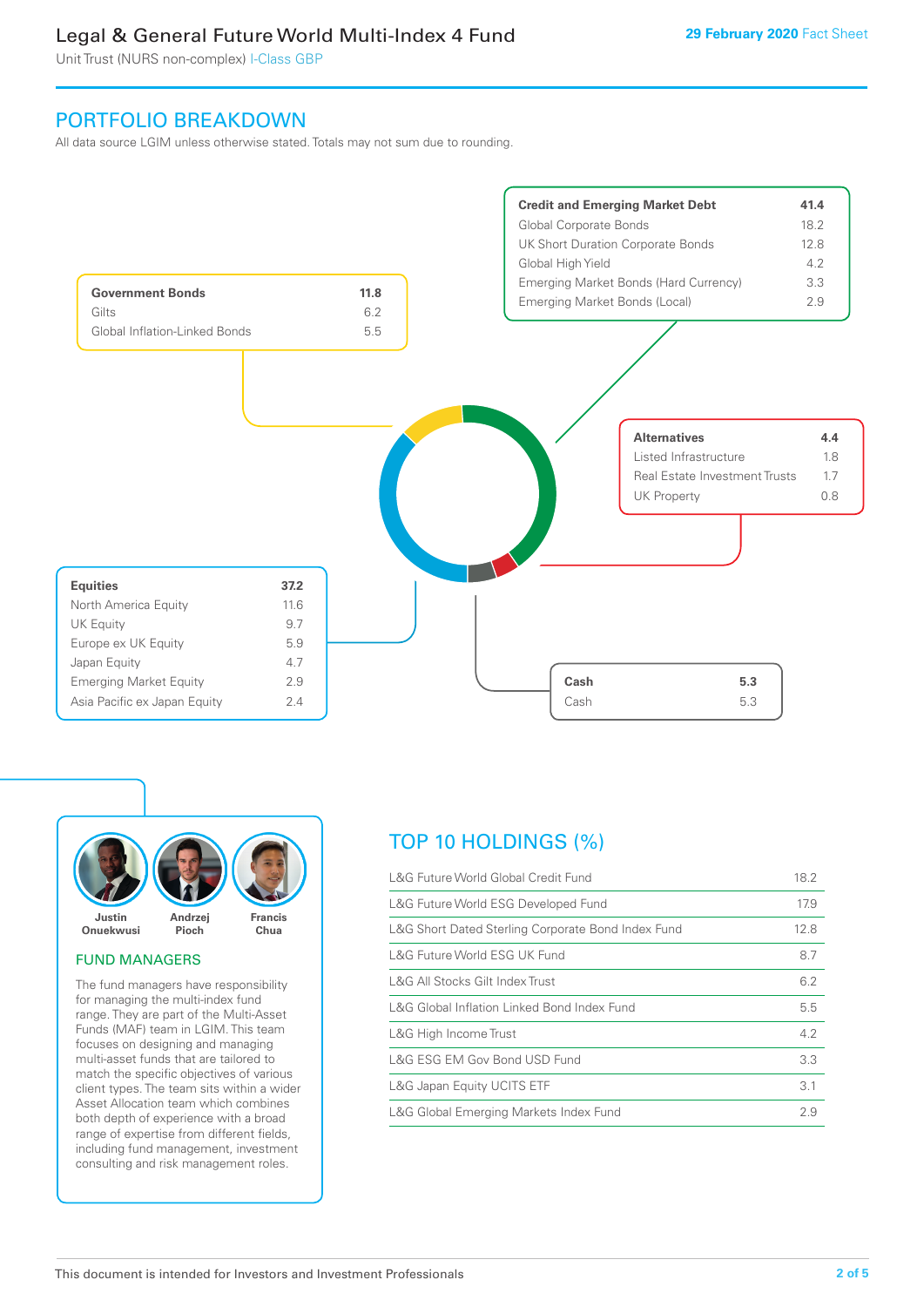# Legal & General Future World Multi-Index 4 Fund

Unit Trust (NURS non-complex) I-Class GBP

**52**

ESG score of comparator

# ESG COMMITMENT

**/100 /100**

From diesel emissions to oil spills, there have been many tangible examples in recent years of how failures in the way companies are run can have a harmful impact on the environment, society and investor returns. We believe responsible investing can mitigate the risk of such outcomes and has the potential to improve returns through the integration of environmental, social and governance (ESG) considerations, active ownership and longterm thematic analysis.

### ESG SCORE

We score companies based on environmental, social and governance factors. The ESG Score is aligned to our engagement and voting activities. As a result, this portfolio has an aggregate ESG Score of **55** versus a mainstream comparator of **52**.

ESG scores and carbon metrics are calculated for the portion of the portfolio that invests in LGIM's Future World funds.



### ENVIRONMENTAL PERFORMANCE

**61%** Lower carbon reserves intensity than the unadjusted comparator

> **Equivalent to 4,653 barrels of oil**

Carbon dioxide (CO2) is the most significant contributor to greenhouse gas emissions which are driving climate change. Compared to the unadjusted comparator, the fund will have a different exposure to current and future sources of carbon dioxide emissions.



൘

**55**

ESG score of fund

CARBON RESERVES

Carbon reserves are fossil fuels (coal, oil and gas) which, if burnt, will become the carbon emissions of the future. To meet global climate change targets, the unabated use of fossil fuels is expected to decline over time.

The figures below are a measure of the size of carbon reserves held by the fund's underlying companies.

**1,238** Fund **3,215 Comparator** 

**Tonnes of CO2 ei per \$1 million of market capitalisation**

The fund has **61%** lower carbon reserves intensityii compared to the unadjusted comparator. The difference in carbon reserves intensity means that for every \$1 million invested in the fund, the exposure to fossil fuels through the underlying companies is reduced by an amount equivalent to **4,653 barrels of oil**<sup>iii</sup>, compared to having invested in the unadjusted comparator.



**46%** Lower carbon emissions intensity than the unadjusted comparator

### CARBON EMISSIONS

Following the global Paris Agreement on climate change, companies in all sectors are expected to reduce their emissions to prepare and adapt for a low-carbon economy.

**91** Fund **170 Comparator** 

**Tonnes of CO2 e per \$1 million of sales**

The fund has **46%** lower carbon emissions intensity compared to the unadjusted comparator. Carbon emissions intensity describes the relationship between the carbon emissions of a company and its salesiv

The difference in carbon emissions intensity means that the fund has selected companies where, for the same level of sales, the associated emissions<sup>v</sup> are lower by 46% compared to the unadjusted comparator<sup>vi</sup>.



For further information please go to www.lgim.com/esginfo Ø

**The comparator for this fund is a bespoke asset-weighted blend\* of Solactive market-capitalisation indices in equities and credit. \*The blend will evolve over time in line with the actual asset allocation of the multi-asset fund.**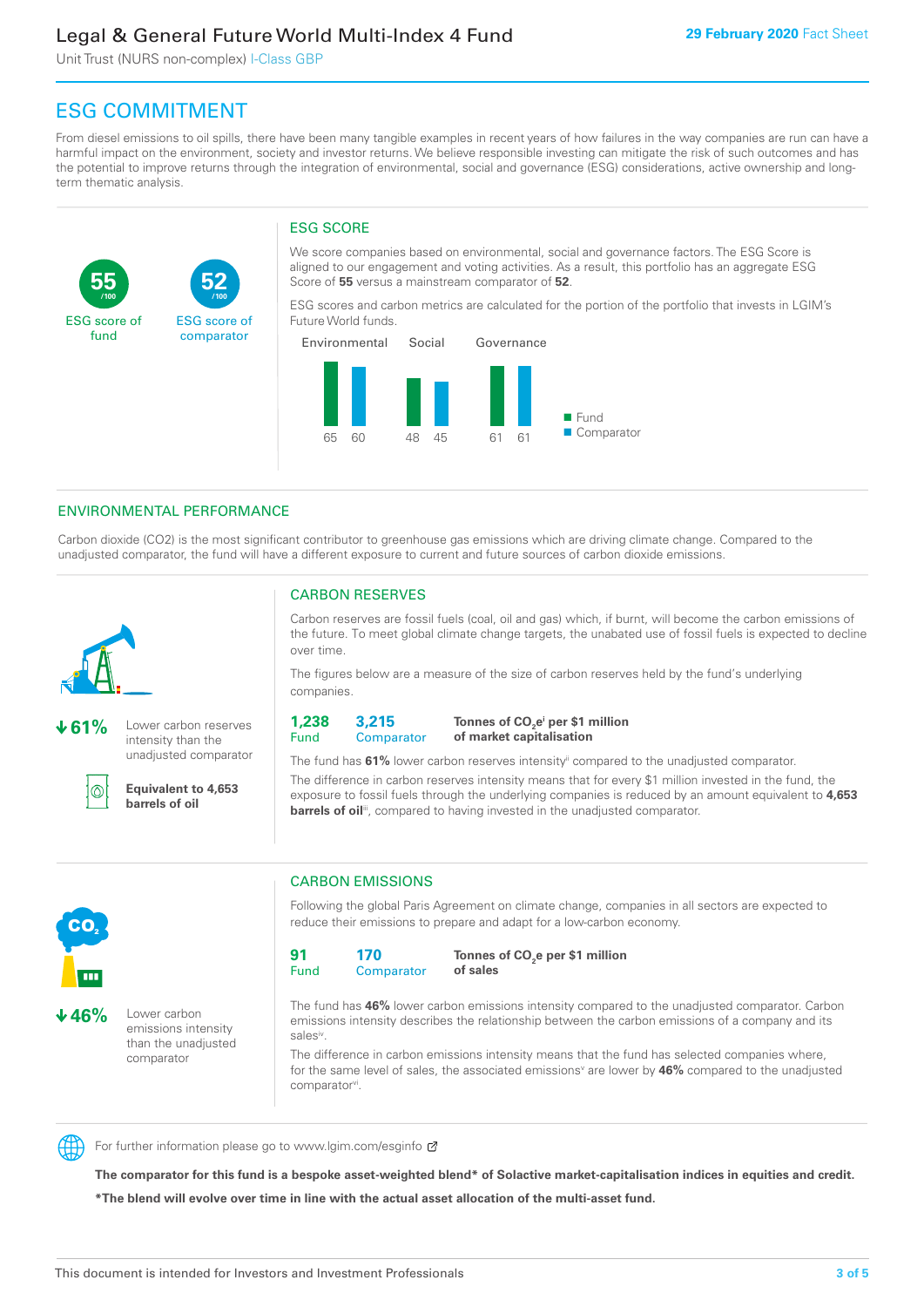# Legal & General Future World Multi-Index 4 Fund

Unit Trust (NURS non-complex) I-Class GBP

### **NOTES**

 $^\mathrm{i}$  Carbon dioxide equivalent (CO<sub>2</sub>e) is a standard unit to compare the emissions of different greenhouse gases.

<sup>ii</sup> The carbon reserves intensity of a company captures the relationship between the carbon reserves the company owns and its market capitalisation. The carbon reserves intensity of the overall fund reflects the relative weights of the different companies in the fund.

iii We consider one barrel of oil equivalent to 0.425 tonnes of CO<sub>2</sub>e, based on International Energy Agency and Intergovernmental Panel on Climate Change guidelines.

#### iv The choice of this metric follows best practice recommendations from the **Task Force on Climate-related Financial Disclosures**.

v Data on carbon emissions from a company's operations and purchased energy is used.

vi This measure is the result of differences in the weights of companies between the index or the fund and the comparator, and does not depend on the amount invested in the fund. It describes the relative 'carbon efficiency' of different companies in the comparator (i.e. how much carbon was emitted per unit of sales) or in the fund, not the contribution of an individual investor in financing carbon emissions.

We use a proxy comparator to represent a typical comparable universe for this fund.

**HSBC:** Source: HSBC Bank Plc. ("HSBC") – HSBC Climate Solutions Database. All rights in the HSBC Climate Solutions Database and data content therein are vested in HSBC. Neither HSBC, nor its affiliates accept any liability for the accuracy or completeness of the HSBC Climate Solutions Database. No further distribution of HSBC data is permitted without HSBC's express written consent.

**Trucost:** Source: S&P Trucost Limited © Trucost 2019. All rights in the Trucost Data and Reports vest in Trucost and/or its licensors. Neither Trucost, nor its affiliates, nor its licensors accept any liability for any errors, omissions or interruptions in the Trucost Data and/or Reports. No further distribution of the Data and/or Reports is permitted without Trucost's express written consent.

**Sustainalytics:** Part of this publication may contain Sustainalytics proprietary information that may not be reproduced, used, disseminated, modified nor published in any manner without the express written consent of Sustainalytics. Nothing contained in this publication shall be construed as to make a representation or warranty, express or implied, regarding the advisability to invest in or include companies in investable universes and/or portfolios. The information is provided "as is" and, therefore Sustainalytics assumes no responsibility for errors or omissions. Sustainalytics cannot be held liable for damage arising from the use of this publication or information contained herein in any manner whatsoever.

The calculations above rely on third party data provided at a point in time that may not cover the entirety of the fund's investments or the fund's comparator. As a result, what we report may change as third party data changes and may also differ from other third party calculations.

**Refinitiv:** Source: Refinitiv ESG